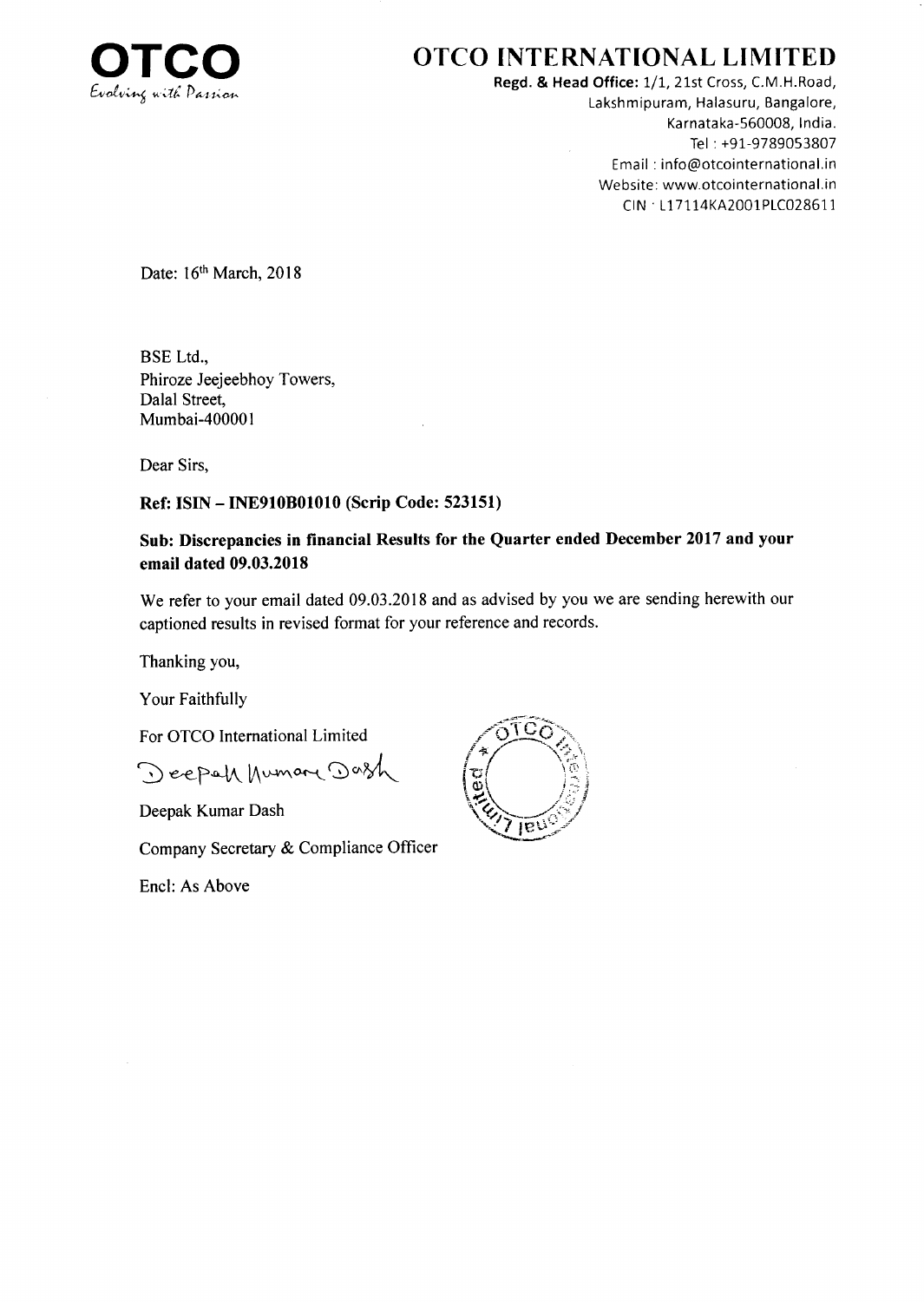## C. Ramasamy & B. Srinivasan

Chortered Accounlonls

37, Alagiri Nagar II Street, Vadapalani, Chennai - 600 026. Ph : 4045 9999 Fox : 4045 9995 E-moil : crbsco@gmoil.com

## **Limited Review Report**

### Review Report to The Board of Directors **Otco International Limited**

1. We have reviewed the accompanying statement of Unaudited Financial Results of Otco International limited ('The Company') for the quarter and half year ended December 31 $<sup>st</sup>$ , 2017 (The Statement) being submitted by the company pursuant</sup> to the requirement of Regulation 33 of the SEBI (Listing Obligations and Disclosure Requirements) Regulations, 2015 as modified by Circular No.  $CIR/CFD/FAC/62/2016$  dated  $5<sup>th</sup>$  July, 2016.

This statement which is the responsibility of the Company's management and has been approved by the Board of Directors has been prepared in accordance with the recognition and measurement principles laid down ln the Indian Accounting Standard 34 "Interim Financial Reporting" ("Ind AS 34"), prescribed under Section 133 of the Companies Act, 2013 read with relevant rules issued thereunder and other accounting principles generally accepted in India. Our responsibility is to issue a report on the Statement based on our review.

- 2. We conducted our review in accordance with the standards on Review Engagements (SRE) 2410, Review of Interim Financial Information performed by the Independent Auditor of the Entity, issued by the Institute of Chartered Accountants of India. This standard requires that we plan and peform the review to obtain moderate assurance as to whether the statement is free of material misstatement. A review is limited primarily to inquiries of company personnel and an analytical procedure applied to financial data and thus provides less assurance than an audit. We have not performed an audit and accordingly, we do not express an audit opinion.
- 3. Based on our review conducted as above, nothing has come to attention that causes us to believe that the accompanying Statements of un-audited financial results prepared in accordance with applicable Indian Accounting Standards and other recognized accounting practices and policies has not disclosed the information required to be disclosed in the terms of Regulation 33 of the SEBI (Listing Obligations and Disclosure Requirements) Regulations, 2OL5 as modified by Circular No. CIR/CFD/FAC/62/2016 dated 5<sup>th</sup> July, 2016 including the manner ln which it is to be disclosed, or that it contains any material misstatement.

For C.Ramasamy&B.Sri & Chartered Accountants FRN: OO29575

 $\epsilon$ .  $\epsilon$ 

Membership No: O237L4

C. Ramasamy Partner

No.37 Alagiri Nagar ll Street Vadapalani Chennai-26 Tered Acc

Place: Chennai Date: O9.O2.2O18